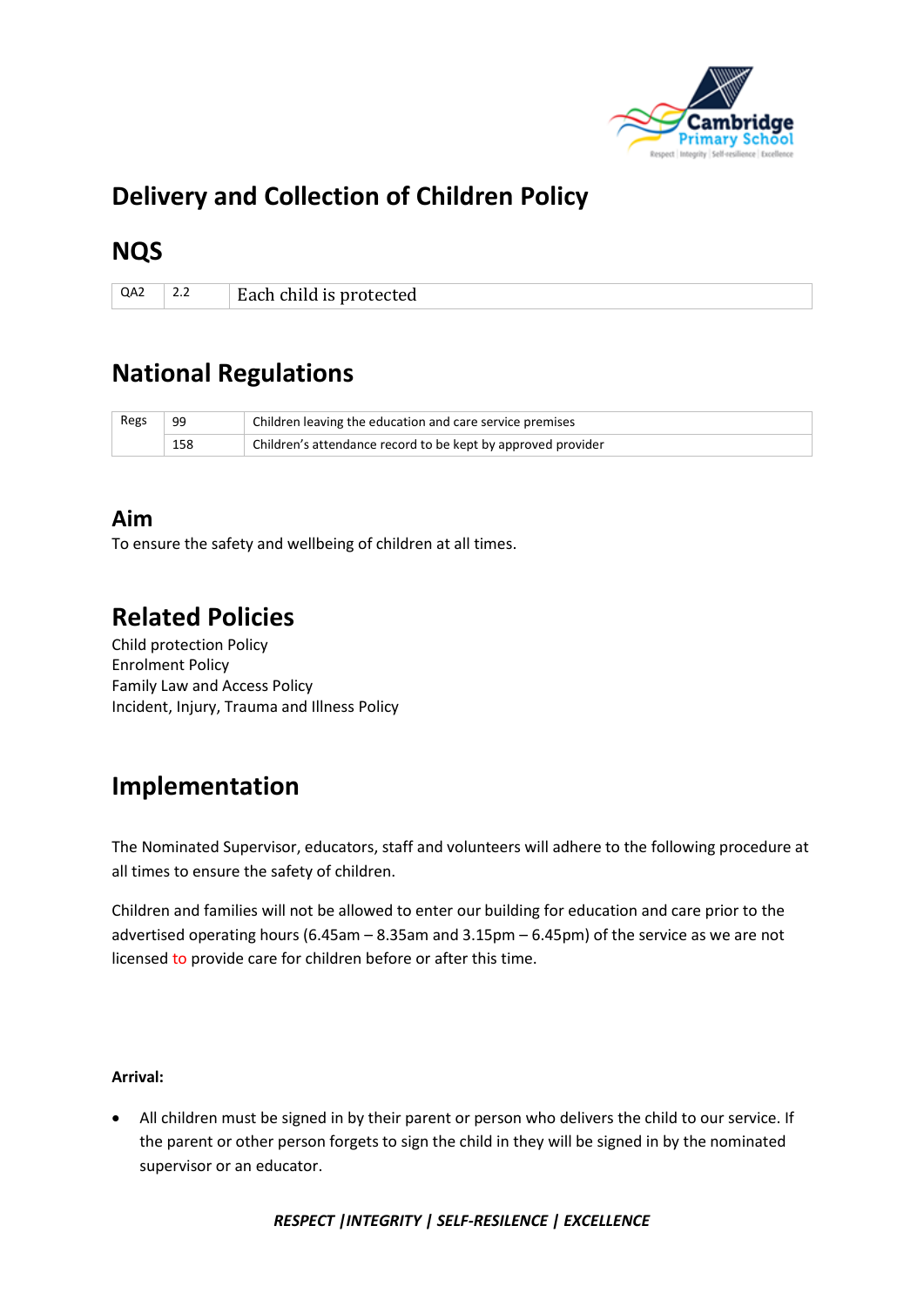

- An educator will greet and receive each child to ensure the child is cared for at all times.
- A locker or shelf space will be made available to children.

#### **Departure:**

- All children must be signed out by their parent or person who collects the child from our service. If the parent or other person forgets to sign the child out they will be signed out by the nominated supervisor or an educator.
- Children can only be collected by a parent, an authorised nominee named on their enrolment record, or a person authorised by a parent. Children may leave the premises if a parent provides written authorisation for the child to leave the premises, including authorisation to go on an excursion (please refer Excursion Policy).
- No child will be released into the care of an unauthorised person. If the person becomes aggressive or violent and will not leave the premises the Nominated Supervisor or educator will:
	- o ensure the safety of all children and adults at the service, and implement lockdown procedures if required
	- o Ring the police on 000.
- Nominated Supervisors will ensure that the authorised nominee pick-up list for each child is kept up to date.
- No child will be released into the care of anyone not known to educators. Parents must give prior notice where:
	- o the person collecting the child is someone other than those mentioned on the enrolment form (e.g. in an emergency) or
	- $\circ$  There is a variation in the persons picking up the child, including where the child is collected by an authorised nominee who is unknown to educators.

If educators do not know the person by appearance, the person must be able to produce some photo identification. If educators cannot verify the person's identity they will be unable to release the child into that person's care.

- If the person collecting the child appears to be intoxicated, or under the influence of drugs, and educators feel that the person is unfit to take responsibility for the child, educators will:
	- o discuss their concerns with the person, if possible without the child being present
	- $\circ$  Suggest they contact another parent or authorised nominee to collect the child.
	- o Educators will inform the police of the circumstances, the person's name and vehicle registration number if the person insists on taking the child. Educators cannot prevent an incapacitated parent from collecting a child, but must consider their obligations under the relevant child protection laws.
- If a child has not been collected by the time we are due to close the service, the Nominated Supervisor will:
	- o Attempt to contact the parents or other authorised nominees. (Earlier attempts may have also been made to contact the parents and nominees)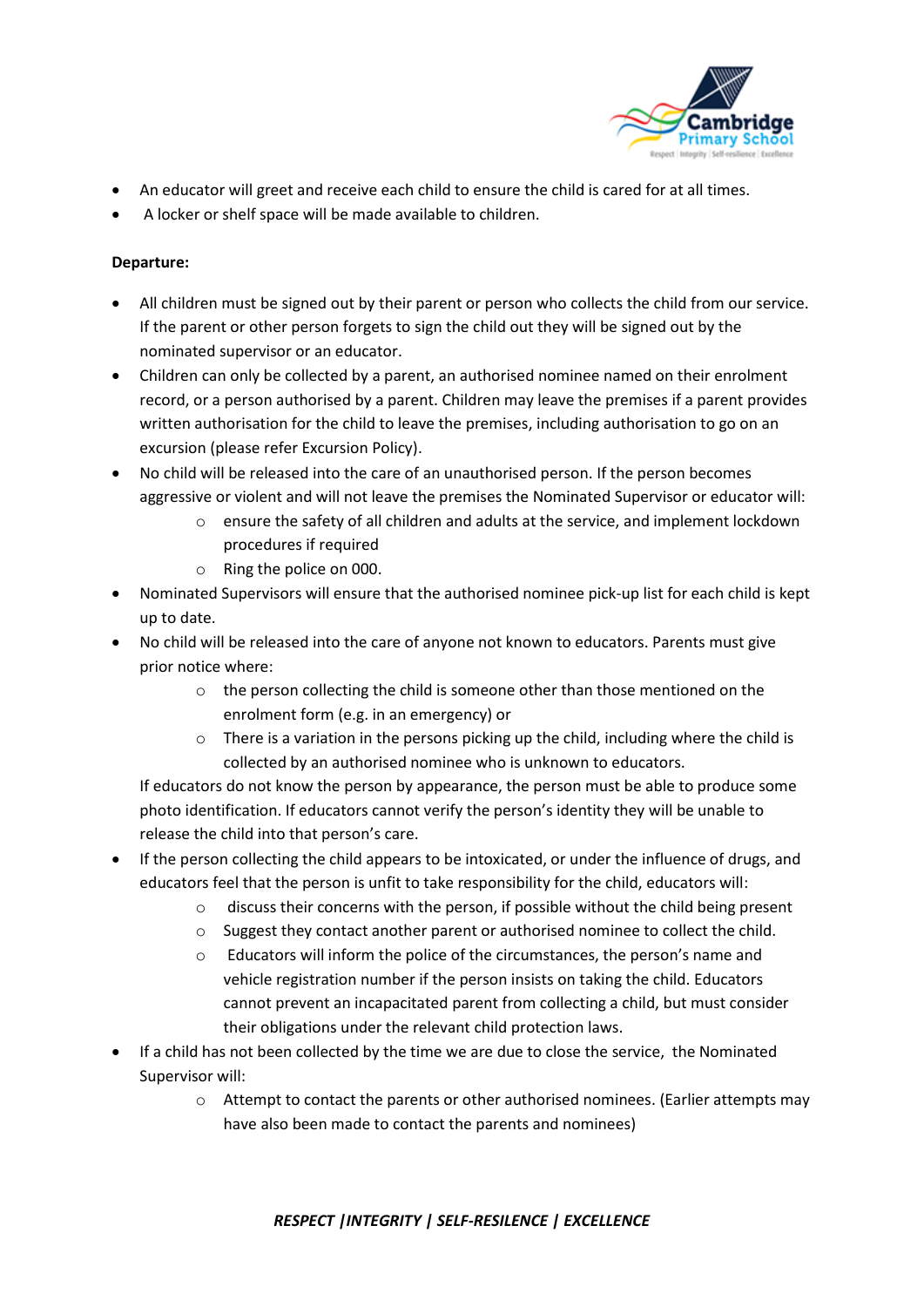

- o Leave a voicemail or SMS message on the parent's phone if they do not answer advising that Cambridge P.S OSHC Staff will wait up to 60 minutes before ringing the police or Child Protection Hotline.
- o Attempt to contact all other authorised people on child's enrolment form.
- $\circ$  Wait the 60 minutes and, if the parents or authorised nominee has not arrived, ring the police or Child Protection Hotline for guidance on the appropriate action to take.
- o Late fees will be applied to each child's account, \$30 per every 15 minutes or part thereof.
- Cambridge primary school is not licensed or insured to provide care for children beyond 6.45pm.
- Emergency contacts will be contacted to pick up child/children if parents/guardian haven't arrived within 15 minutes of notifying service staff of late pick up.
- Police will be contacted if child is not collected within one hour of service closure 7.45pm
- At the end of each day educators will check all beds and the premises including outdoors and indoors to ensure that no child remains on the premises after the service closes (refer Lock up Policy).
- Children may leave the premises in the event of an emergency, including medical emergencies.
- Details of absences during the day will be recorded.

#### **Children attending extracurricular activities on the school grounds.**

- Educators may support families in collecting/dropping off children to extracurricular activities within the school grounds.
- Extra activities include but are not limited to music bus. Basketball, chess club, drawing or cooking clubs.
- Parents must sign authorisation for their child to attend, listing particular activity including time and details.
- Staff will deliver child into the care of the designated activity leader and will not be held responsible for the child during this time.
- Parents are responsible for all planning, booking and time changes of activities.
- Parents must communicate with the extracurricular activity provider and notify nominated supervisor in writing of any changes to times/days.
- Delivery of your child to any extracurricular activity is at the nominated supervisor's discretion, if the service is not updated with times and information in writing the nominated supervisor may authorise the child to not be signed out of the service.
- While educators make every attempt to support families with children attending extracurricular activities. The service holds no responsibility for children not attending activities.

#### **Delivering children to and from school**